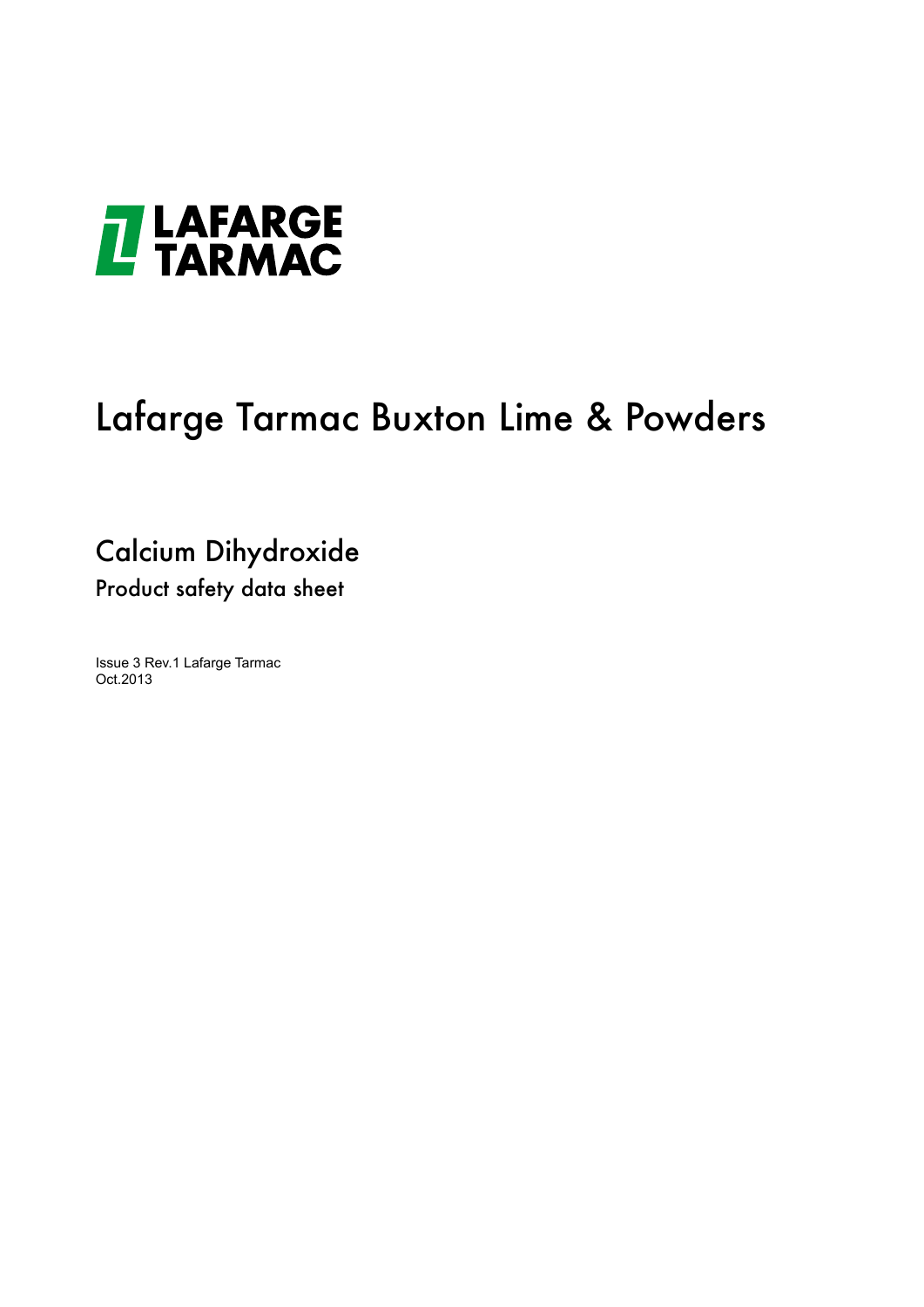

## **Calcium Dihydroxide**

**y y** (**Prepared in accordance with Annex II of the REACH Regulation EC 1907/2006, Regulation (EC) 1272/2008 and Regulation (EC) 453/2010**)

| 1: Identification of the substance/preparation and of the company/undertaking |                                                                                                               |  |
|-------------------------------------------------------------------------------|---------------------------------------------------------------------------------------------------------------|--|
| 1.1: Identification of the substance or preparation                           |                                                                                                               |  |
| Substance Name                                                                | <b>Hydrated lime</b>                                                                                          |  |
| Synonyms:                                                                     | Calcium dihydroxide, Calcium hydrate, Calcium hydroxide,<br>Lime putty, Lime water, Slaked lime,              |  |
| <b>Chemical Name and Formula</b>                                              | Calcium dihydroxide - Ca(OH) <sub>2</sub>                                                                     |  |
| <b>Trade Name</b>                                                             | Limbux, Kalic                                                                                                 |  |
| CAS <sub>N°</sub>                                                             | 1305-62-0                                                                                                     |  |
| EINECS N°                                                                     | 215-137-3                                                                                                     |  |
| Molecular Weight                                                              | 74.09                                                                                                         |  |
| Reach Registration N <sup>o</sup>                                             | 01-2119475151-45-0135                                                                                         |  |
| 1.2: Use of the substance                                                     |                                                                                                               |  |
| Uses advised against                                                          | Please check the identified uses in table 1 of the Appendix of this SDS.<br>There are no uses advised against |  |
| 1.3: Company identification                                                   |                                                                                                               |  |
| Name                                                                          | Lafarge Tarmac Buxton Lime & Powders                                                                          |  |
|                                                                               | Tunstead Quarry,                                                                                              |  |
| Address                                                                       | Buxton,                                                                                                       |  |
|                                                                               | Derbyshire                                                                                                    |  |
| Phone                                                                         | <b>SK17 8TG</b><br>+44 (0)1298 768555                                                                         |  |
| E-mail of competent person                                                    |                                                                                                               |  |
| responsible for SDS in the MS                                                 | buxton.technical@lafargetarmac.com                                                                            |  |
| or in the EU                                                                  |                                                                                                               |  |
| 1.4: Emergency telephone                                                      |                                                                                                               |  |
| UK/European Emergency N°                                                      | 999/112                                                                                                       |  |
| LT BL&P Transport<br>Emergency Contact No.                                    | +44 (0)1298 27500                                                                                             |  |
| Refer to Hospital Accident and Emergency Department                           |                                                                                                               |  |
| 2: Hazards identification                                                     |                                                                                                               |  |
| 2.1: Classification of the Substance                                          |                                                                                                               |  |
|                                                                               | 2.1.1 Classification according to Regulation (EC) 1272/2008                                                   |  |
| STOT Single Exp. 3, Route of exposure: Inhalation                             |                                                                                                               |  |
| Skin Irritation 2                                                             |                                                                                                               |  |
| Eye Damage 1                                                                  |                                                                                                               |  |
| 2.1.2 Classification according to Directive 67/548/EEC<br>$Xi$ – irritant     |                                                                                                               |  |
| 2.2 Label elements                                                            |                                                                                                               |  |
| 2.2.1 Labelling according to Regulation (EC) 1272/2008                        |                                                                                                               |  |
| Signal word: Danger                                                           |                                                                                                               |  |
| Hazard pictogram:                                                             |                                                                                                               |  |
|                                                                               |                                                                                                               |  |
|                                                                               |                                                                                                               |  |
|                                                                               |                                                                                                               |  |
|                                                                               |                                                                                                               |  |
| Hazard statements:                                                            |                                                                                                               |  |
| H315:                                                                         | Causes skin irritation                                                                                        |  |
| H318:                                                                         | Causes serious eye damage                                                                                     |  |
| H335:                                                                         | May cause respiratory irritation                                                                              |  |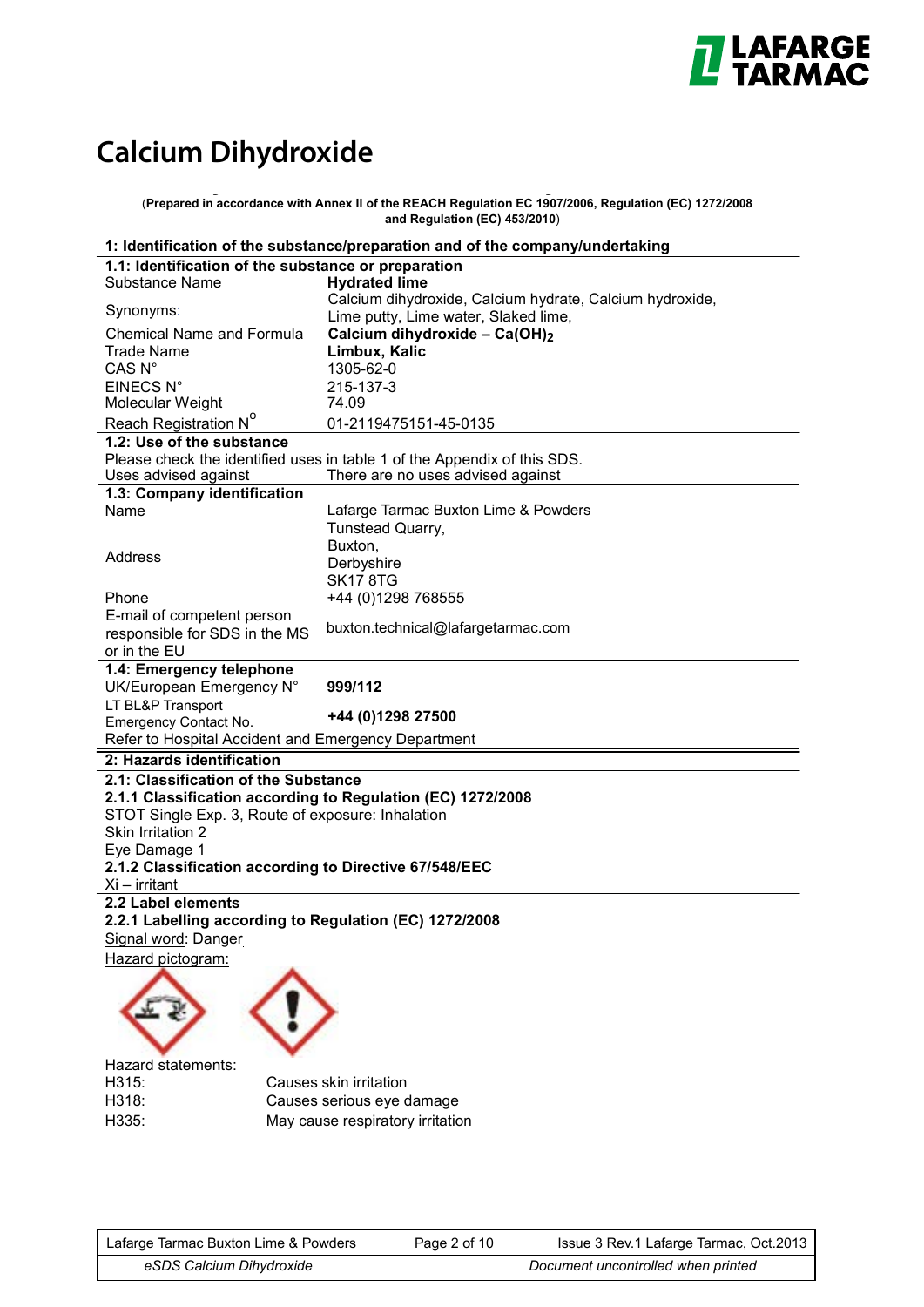

| Precautionary statements:             |                                                                                                   |
|---------------------------------------|---------------------------------------------------------------------------------------------------|
| P <sub>102</sub> :                    | Keep out of reach of children                                                                     |
| P280:                                 | Wear protective gloves/protective clothing/eye protection/face protection                         |
| P305+P351+P310:                       | IF IN EYES: Rinse cautiously with water for several minutes. Immediately call                     |
|                                       | a POISON CENTRE or doctor/physician                                                               |
| P302+P352:                            | IF ON SKIN: Wash with plenty of water                                                             |
| P261:                                 | Avoid breathing dust/spray                                                                        |
| P304+P340:                            | IF INHALED: Remove victim to fresh air and keep at rest in a position                             |
|                                       | comfortable for breathing                                                                         |
| P501:                                 | Dispose of contents/container in accordance with current waste regulations                        |
|                                       | 2.2.2 Labelling according to Directive 67/548/EEC                                                 |
| Indication of danger:                 |                                                                                                   |
| Xi irritant                           |                                                                                                   |
|                                       |                                                                                                   |
|                                       |                                                                                                   |
|                                       |                                                                                                   |
|                                       |                                                                                                   |
| Risk phrases:                         |                                                                                                   |
| R37: Irritating to respiratory system |                                                                                                   |
| R38: Irritating to skin               |                                                                                                   |
| R41: Risk of serious damage to eyes   |                                                                                                   |
| Safety phrases:                       |                                                                                                   |
| S2: Keep out of the reach of children |                                                                                                   |
| S25: Avoid contact with eyes          |                                                                                                   |
|                                       | S26: In case of contact with eyes, rinse immediately with plenty of water and seek medical advice |
| S37: Wear suitable gloves             |                                                                                                   |
| S39:<br>Wear eye/face protection      |                                                                                                   |
| 2.3 Other hazards                     |                                                                                                   |
|                                       |                                                                                                   |
|                                       | The substance does not meet the criteria for PBT or vPvB substance.                               |
| No other hazards identified.          |                                                                                                   |
|                                       | 3: Composition / information on ingredients                                                       |
| 3.1: Composition                      |                                                                                                   |
| <b>Main constituent</b>               |                                                                                                   |
| Name:                                 | Calcium dihydroxide                                                                               |
| CAS:                                  | 1305-62-0                                                                                         |
| EINECS:                               | 215-137-3                                                                                         |
| <b>Impurities</b>                     |                                                                                                   |
|                                       | No impurities relevant for classification and labelling.                                          |
|                                       | Small quantities of calcium carbonate, calcium oxide and impurities. Impurities in lime products  |
| will vary from source to source.      |                                                                                                   |
| 4: First-aid measures                 |                                                                                                   |
| <b>4.1 General Advice</b>             |                                                                                                   |
|                                       | No known delayed effects. Consult a physician for all exposures except for minor instances.       |
| <b>Following Eye Contact</b>          |                                                                                                   |
|                                       |                                                                                                   |
|                                       | Rinse eyes immediately with plenty of water and seek medical advice.                              |
|                                       |                                                                                                   |
|                                       |                                                                                                   |
| <b>Following Inhalation</b>           |                                                                                                   |
|                                       | Move source of dust or move person to fresh air. Obtain medical attention                         |
|                                       | immediately.                                                                                      |
| <b>Following Ingestion</b>            |                                                                                                   |
|                                       | Clean mouth with water and drink afterwards plenty of water. Do NOT                               |
| <b>Following Skin Contact</b>         | induce vomiting. Obtain medical attention.                                                        |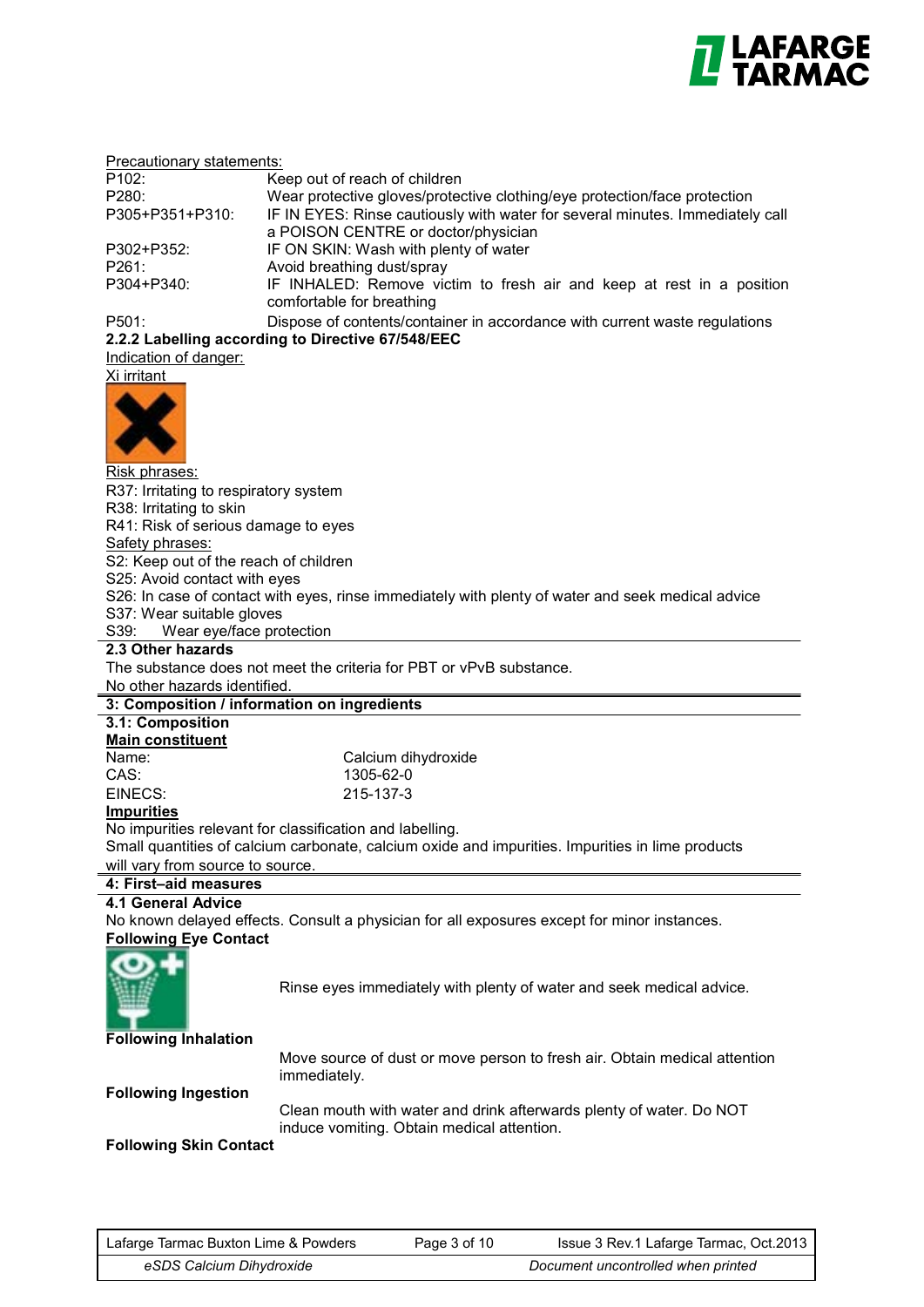



Carefully and gently brush the contaminated body surfaces in order to remove all traces of product. Wash affected area immediately with plenty of water. Remove contaminated clothing. If necessary seek medical advice.

#### **4.2 Most important symptoms and effects, both acute and delayed**

Calcium dihydroxide is not acutely toxic via the oral, dermal, or inhalation route. The substance is classified as irritating to skin and the respiratory tract, and entails a risk of serious damage to the eye. There is no concern for adverse systemic effects because local effects (pH effect) are the major health hazard.

|                                                | 4.3 Indication of any immediate medical attention and special treatment needed                                                                                                                                                                                                                       |
|------------------------------------------------|------------------------------------------------------------------------------------------------------------------------------------------------------------------------------------------------------------------------------------------------------------------------------------------------------|
| Follow the advice given in section 4.1         |                                                                                                                                                                                                                                                                                                      |
| 5: Fire-fighting measures                      |                                                                                                                                                                                                                                                                                                      |
| 5.1.1: Suitable Extinguishing media            |                                                                                                                                                                                                                                                                                                      |
| Suitable extinguishing<br>media                | The product is not combustible. Use a dry powder, foam or $CO2$ fire<br>extinguisher to extinguish the surrounding fire.<br>Use extinguishing measures that are appropriate to local circumstances and<br>the surrounding environment.                                                               |
| 5.1.2: Unsuitable extinguishing media          |                                                                                                                                                                                                                                                                                                      |
| Do not use water.                              |                                                                                                                                                                                                                                                                                                      |
|                                                | 5.2: Special hazards arising from the substance or mixture                                                                                                                                                                                                                                           |
| None                                           |                                                                                                                                                                                                                                                                                                      |
| 5.3: Advice for fire fighters                  |                                                                                                                                                                                                                                                                                                      |
|                                                | Avoid generation of dust. Use breathing apparatus. Use extinguishing measures that are                                                                                                                                                                                                               |
|                                                | appropriate to local circumstances and the surrounding environment.                                                                                                                                                                                                                                  |
| 6: Accidental release measures                 |                                                                                                                                                                                                                                                                                                      |
|                                                | 6.1: Personal precautions, protective equipment and emergency procedures                                                                                                                                                                                                                             |
| 6.1.1: For Non-emergency personnel             |                                                                                                                                                                                                                                                                                                      |
| Ensure adequate ventilation. Keep              |                                                                                                                                                                                                                                                                                                      |
| dust levels to a minimum. Keep                 |                                                                                                                                                                                                                                                                                                      |
| unprotected persons away.                      |                                                                                                                                                                                                                                                                                                      |
|                                                | Avoid contact with skin, eyes, and clothing – wear suitable protective equipment (see section 8).                                                                                                                                                                                                    |
|                                                | Avoid inhalation of dust – ensure that sufficient ventilation or suitable respiratory protective<br>equipment is used, wear suitable protective equipment (see section 8).                                                                                                                           |
| 6.2: Environmental precautions                 |                                                                                                                                                                                                                                                                                                      |
|                                                | Contain the spillage. Keep the material dry if possible. Cover area if possible to avoid unnecessary dust<br>hazard. Avoid uncontrolled spills to watercourses and drains (pH increase). Any large spillage into<br>watercourses must be alerted to the Environment Agency or other regulatory body. |
|                                                | 6.3: Methods and material for containment and cleaning up                                                                                                                                                                                                                                            |
| In all cases avoid dust formation.             |                                                                                                                                                                                                                                                                                                      |
| Keep the material dry if possible.             |                                                                                                                                                                                                                                                                                                      |
| Pick up the product mechanically in a dry way. |                                                                                                                                                                                                                                                                                                      |
| Use vacuum suction unit, or shovel into bags.  |                                                                                                                                                                                                                                                                                                      |
| 6.4 Reference to other sections                |                                                                                                                                                                                                                                                                                                      |
|                                                | For more information on exposure controls/personal protection or disposal considerations, please                                                                                                                                                                                                     |
|                                                | check section 8 and 13 and the Appendix of this safety data sheet.                                                                                                                                                                                                                                   |
| 7: Handling and storage                        |                                                                                                                                                                                                                                                                                                      |
| 7.1: Precautions for safe handling             |                                                                                                                                                                                                                                                                                                      |
| 7.1.1: Protective Measures                     |                                                                                                                                                                                                                                                                                                      |
|                                                | Avoid contact with skin and eyes. Wear protective equipment (refer to section 8 of this safety data                                                                                                                                                                                                  |
|                                                | sheet). Do not wear contact lenses when handling this product. It is also advisable to have                                                                                                                                                                                                          |
|                                                | individual pocket eyewash. Keep dust levels to a minimum. Minimise dust generation. Enclose dust<br>sources, use exhaust ventilation (dust collector at handling points). Handling systems should                                                                                                    |

se exhaust ventilation (dust collector at handling points). Handling preferably be enclosed. When handling bags usual precautions should be paid to the risks outlined in the Council Directive 90/269/EEC.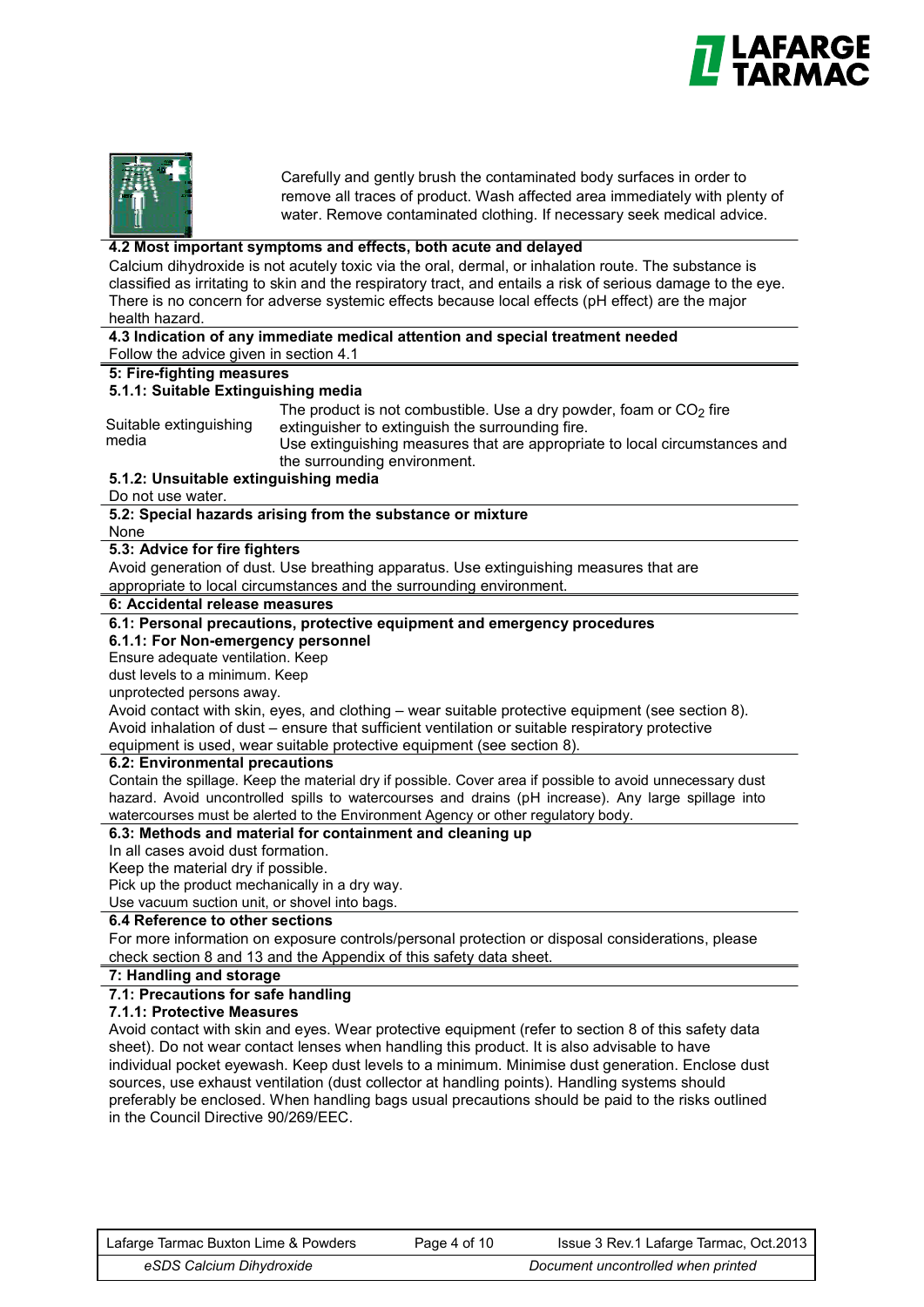

#### **7.1.2: Advice on general occupational hygiene**

Avoid inhalation or ingestion and contact with skin and eyes. General occupational hygiene measures are required to ensure safe handling of the substance. These measures involve good personal and housekeeping practices (i.e. regular cleaning with suitable cleaning devices), no drinking, eating and smoking at the workplace. Shower and change clothes at end of work shift. Do not wear contaminated clothing at home.

#### **7.2: Conditions for safe storage, including any incompatibilities**

The substance should be stored under dry conditions. Any contact with air and moisture should be avoided. Bulk storage should be in purpose–designed silos. Keep away from acids, significant quantities of paper, straw, and nitro compounds. Keep out of reach of children. Do not use aluminium for transport or storage if there is a risk of contact with water.

#### **7.3: Specific end use(s)**

Please check the identified uses in table 1 of the Appendix of this SDS.

For more information please see the relevant exposure scenario, available in the Appendix,

and check '2.1: Control of worker' in the relevant exposure scenario section in the Appendix.

#### **8: Exposure controls / personal**

#### **protection 8.1: Control parameters**

SCOEL recommendation (SCOEL/SUM/137 February 2008; see Section 16.6): **Occupational Exposure Limit (OEL), 8 h TWA:** 1 mg/m<sup>3</sup> respirable dust of calcium dihydroxide **Short-term exposure limit (STEL), 15 min:** 4 mg/m<sup>3</sup> respirable dust of calcium dihydroxide **PNEC aqua = 490 μg/l**

#### **PNEC soil/groundwater = 1080**

#### **mg/l 8.2: Exposure controls**

To control potential exposures, generation of dust should be avoided. Further, appropriate protective equipment is recommended. Eye protection equipment (e.g. goggles or visors) must be worn, unless potential contact with the eye can be excluded by the nature and type of application (i.e. closed process). Additionally, face protection, protective clothing and safety shoes are required to be worn as appropriate.

Please check the relevant exposure scenario, given in the Appendix.

#### **8.2.1: Appropriate engineering controls**

If user operations generate dust, use process enclosures, local exhaust ventilation, or other engineering controls to keep airborne dust levels below recommended exposure limits.

#### **8.2.2: Individual protection measures, such as personal protective equipment**







8.2.2.1: Eye/face protection Do not wear contact lenses. For powders, tight fitting goggles with side shields, or wide vision full goggles. It is also advisable to have individual pocket eyewash.

8.2.2.2: Skin protection Since calcium dihydroxide is classified as irritating to skin, dermal exposure has to be minimised as far as technically feasible. The use of protective gloves (nitrile), protective standard working clothes fully covering skin, full length trousers, long sleeved overalls, with close fittings at openings and shoes resistant to caustics and avoiding dust penetration are required to be worn.

8.2.3.3: Respiratory protection Local ventilation to keep levels below established threshold values is recommended. A suitable particle filter mask is recommended, depending on the expected exposure levels - please check the relevant exposure scenario, given in the Appendix/available via your supplier. 8.2.2.4: Thermal Hazards The substance does not represent a thermal hazard, thus special consideration is not required.

| Lafarge Tarmac Buxton Lime & Powders |  |
|--------------------------------------|--|
| eSDS Calcium Dihydroxide             |  |

Page 5 of 10

*eSDS Calcium Dihydroxide Document uncontrolled when printed* Lafarge Tarmac Buxton Lime & Powders Issue 3 Rev.1 Lafarge Tarmac, Oct.2013**Document uncontrolled when printed**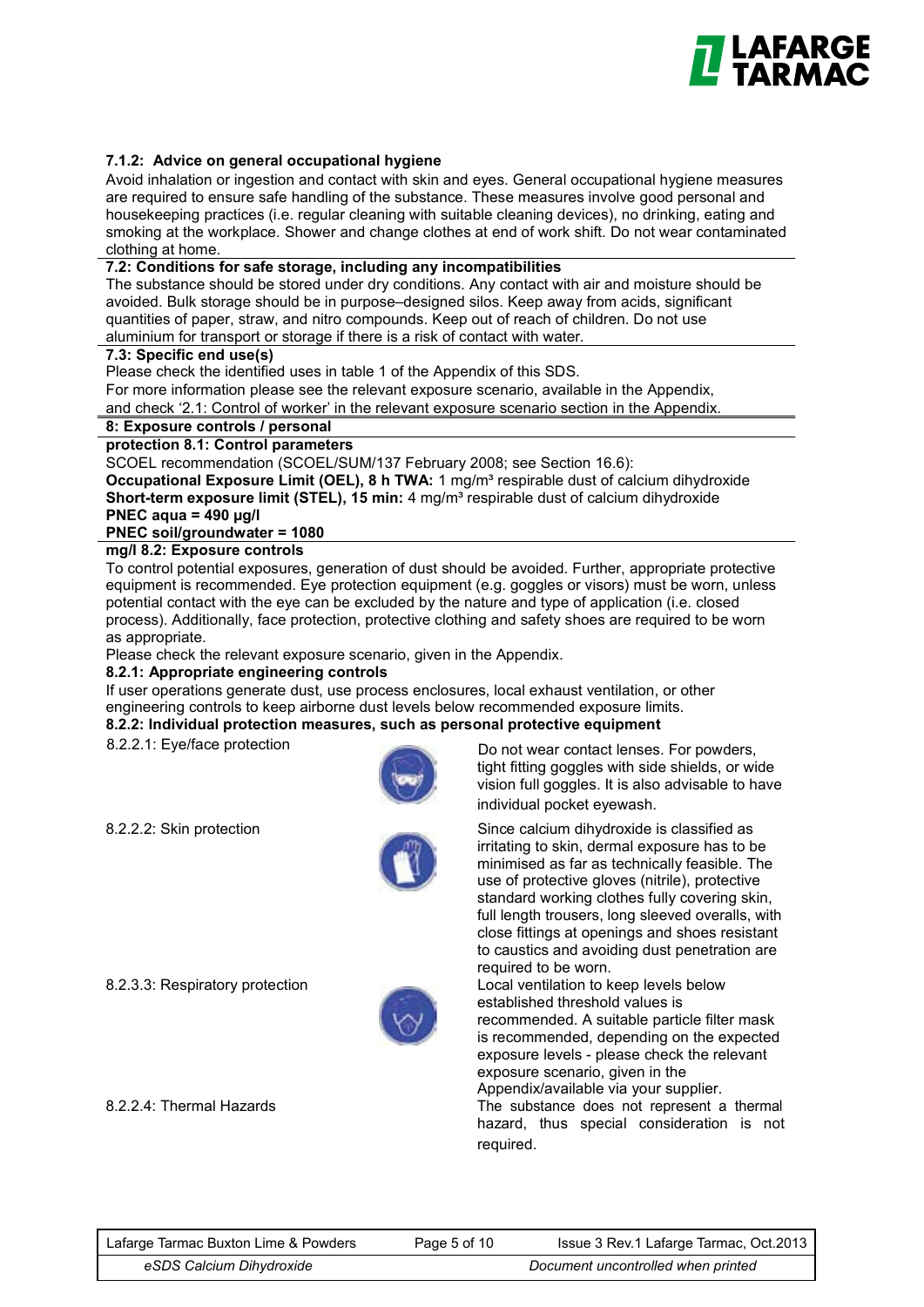

| 8.2.3: Environmental Exposure<br>Control                                                                                                                                                      | All ventilation systems should be filtered before discharge to<br>atmosphere.<br>Avoid releasing to the environment.<br>Contain the spillage. Any large spillage into watercourses must<br>be alerted to the regulatory authority responsible for<br>environmental protection or other regulatory body.<br>For detailed explanations of the risk management measures that<br>adequately control exposure of the environment to the substance<br>please check the relevant exposure scenario, available via your<br>supplier.<br>For further detailed information, please check the Appendix of<br>this SDS. |
|-----------------------------------------------------------------------------------------------------------------------------------------------------------------------------------------------|-------------------------------------------------------------------------------------------------------------------------------------------------------------------------------------------------------------------------------------------------------------------------------------------------------------------------------------------------------------------------------------------------------------------------------------------------------------------------------------------------------------------------------------------------------------------------------------------------------------|
| 9: Physical and chemical properties                                                                                                                                                           |                                                                                                                                                                                                                                                                                                                                                                                                                                                                                                                                                                                                             |
| 9.1: Information on basic physical and chemical properties                                                                                                                                    |                                                                                                                                                                                                                                                                                                                                                                                                                                                                                                                                                                                                             |
| Appearance:<br>Odour:                                                                                                                                                                         | White or off-white (beige) fine powder<br>odourless                                                                                                                                                                                                                                                                                                                                                                                                                                                                                                                                                         |
| Odour threshold:                                                                                                                                                                              | not applicable                                                                                                                                                                                                                                                                                                                                                                                                                                                                                                                                                                                              |
| pH:                                                                                                                                                                                           | 12.4 (saturated solution at 20 °C)                                                                                                                                                                                                                                                                                                                                                                                                                                                                                                                                                                          |
| Melting point:                                                                                                                                                                                | > 450 ℃ (study result, EU A.1 method)                                                                                                                                                                                                                                                                                                                                                                                                                                                                                                                                                                       |
| Boiling point:                                                                                                                                                                                | not applicable (solid with a melting point $>$ 450 °C)                                                                                                                                                                                                                                                                                                                                                                                                                                                                                                                                                      |
| Flash point:                                                                                                                                                                                  | not applicable (solid with a melting point $>$ 450 °C)                                                                                                                                                                                                                                                                                                                                                                                                                                                                                                                                                      |
| Evaporation rate:                                                                                                                                                                             | not applicable (solid with a melting point $> 450$ °C)                                                                                                                                                                                                                                                                                                                                                                                                                                                                                                                                                      |
| Flammability:                                                                                                                                                                                 | non flammable (study result, EU A.10 method)                                                                                                                                                                                                                                                                                                                                                                                                                                                                                                                                                                |
| Explosive limits:                                                                                                                                                                             | non explosive (void of any chemical structures commonly                                                                                                                                                                                                                                                                                                                                                                                                                                                                                                                                                     |
|                                                                                                                                                                                               | associated with explosive properties)                                                                                                                                                                                                                                                                                                                                                                                                                                                                                                                                                                       |
| Vapour pressure:<br>Vapour density:                                                                                                                                                           | not applicable (solid with a melting point $>$ 450 °C)<br>not applicable                                                                                                                                                                                                                                                                                                                                                                                                                                                                                                                                    |
| Relative density:                                                                                                                                                                             | 2.24 (study result, EU A.3 method)                                                                                                                                                                                                                                                                                                                                                                                                                                                                                                                                                                          |
| Solubility in water:                                                                                                                                                                          | 1844.9 mg/L (study results, EU A.6 method)                                                                                                                                                                                                                                                                                                                                                                                                                                                                                                                                                                  |
| Partition coefficient:                                                                                                                                                                        | not applicable (inorganic substance)                                                                                                                                                                                                                                                                                                                                                                                                                                                                                                                                                                        |
| Auto ignition temperature:                                                                                                                                                                    | no relative self-ignition temperature below 400 $\mathbb C$ (study result, EU                                                                                                                                                                                                                                                                                                                                                                                                                                                                                                                               |
|                                                                                                                                                                                               | A.16 method)                                                                                                                                                                                                                                                                                                                                                                                                                                                                                                                                                                                                |
| Decomposition temperature:                                                                                                                                                                    | When heated above 580°C, calcium dihydroxide decomp oses to                                                                                                                                                                                                                                                                                                                                                                                                                                                                                                                                                 |
|                                                                                                                                                                                               | produce calcium oxide (CaO) and water $(H2O)$                                                                                                                                                                                                                                                                                                                                                                                                                                                                                                                                                               |
| Viscosity:<br>Oxidising properties:                                                                                                                                                           | not applicable (solid with a melting point $>$ 450 °C)<br>no oxidising properties (Based on the chemical structure, the                                                                                                                                                                                                                                                                                                                                                                                                                                                                                     |
|                                                                                                                                                                                               | substance does not contain a surplus of oxygen or any structural                                                                                                                                                                                                                                                                                                                                                                                                                                                                                                                                            |
|                                                                                                                                                                                               | groups known to be correlated with a tendency to react                                                                                                                                                                                                                                                                                                                                                                                                                                                                                                                                                      |
|                                                                                                                                                                                               | exothermally with combustible material)                                                                                                                                                                                                                                                                                                                                                                                                                                                                                                                                                                     |
| 9.2: Other information                                                                                                                                                                        |                                                                                                                                                                                                                                                                                                                                                                                                                                                                                                                                                                                                             |
| Not available                                                                                                                                                                                 |                                                                                                                                                                                                                                                                                                                                                                                                                                                                                                                                                                                                             |
| 10: Stability and                                                                                                                                                                             |                                                                                                                                                                                                                                                                                                                                                                                                                                                                                                                                                                                                             |
| reactivity 10.1: Reactivity                                                                                                                                                                   |                                                                                                                                                                                                                                                                                                                                                                                                                                                                                                                                                                                                             |
|                                                                                                                                                                                               | In aqueous media $Ca(OH)2$ dissociates resulting in the formation of calcium cations and                                                                                                                                                                                                                                                                                                                                                                                                                                                                                                                    |
| hydroxyl anions (when below the limit of water solubility).                                                                                                                                   |                                                                                                                                                                                                                                                                                                                                                                                                                                                                                                                                                                                                             |
| 10.2: Chemical Stability                                                                                                                                                                      | Under normal conditions of use and storage, calcium dihydroxide is stable                                                                                                                                                                                                                                                                                                                                                                                                                                                                                                                                   |
| 10.3: Possibility of hazardous reactions                                                                                                                                                      |                                                                                                                                                                                                                                                                                                                                                                                                                                                                                                                                                                                                             |
|                                                                                                                                                                                               | Calcium dihydroxide reacts exothermically with acids. When heated above 580 °C, calcium                                                                                                                                                                                                                                                                                                                                                                                                                                                                                                                     |
|                                                                                                                                                                                               | dihydroxide decomposes to produce calcium oxide (CaO) and water (H <sub>2</sub> O): Ca(OH) <sub>2</sub> $\hat{\varphi}$ CaO + H <sub>2</sub> O.                                                                                                                                                                                                                                                                                                                                                                                                                                                             |
|                                                                                                                                                                                               | Calcium oxide reacts with water and generates heat. This may cause risk to flammable material.                                                                                                                                                                                                                                                                                                                                                                                                                                                                                                              |
| 10.4: Conditions to avoid                                                                                                                                                                     |                                                                                                                                                                                                                                                                                                                                                                                                                                                                                                                                                                                                             |
| Minimise exposure to air and moisture to avoid degradation.                                                                                                                                   |                                                                                                                                                                                                                                                                                                                                                                                                                                                                                                                                                                                                             |
| 10.5: Incompatible Materials                                                                                                                                                                  |                                                                                                                                                                                                                                                                                                                                                                                                                                                                                                                                                                                                             |
| Calcium dihydroxide reacts exothermically with acids to form salts. Calcium dihydroxide reacts with<br>aluminium and brass in the presence of moisture leading to the production of hydrogen. |                                                                                                                                                                                                                                                                                                                                                                                                                                                                                                                                                                                                             |
| Ca(OH) <sub>2</sub> + 2 Al + 6 H <sub>2</sub> O $\hat{\varphi}$ Ca[Al(OH) <sub>4</sub> ] <sub>2</sub> + 3 H <sub>2</sub>                                                                      |                                                                                                                                                                                                                                                                                                                                                                                                                                                                                                                                                                                                             |
|                                                                                                                                                                                               |                                                                                                                                                                                                                                                                                                                                                                                                                                                                                                                                                                                                             |
|                                                                                                                                                                                               |                                                                                                                                                                                                                                                                                                                                                                                                                                                                                                                                                                                                             |

*eSDS Calcium Dihydroxide Document uncontrolled when printed* Lafarge Tarmac Buxton Lime & Powders Issue 3 Rev.1 Lafarge Tarmac, Oct.2013eSDS Calcium Dihydroxide **Document uncontrolled when printed**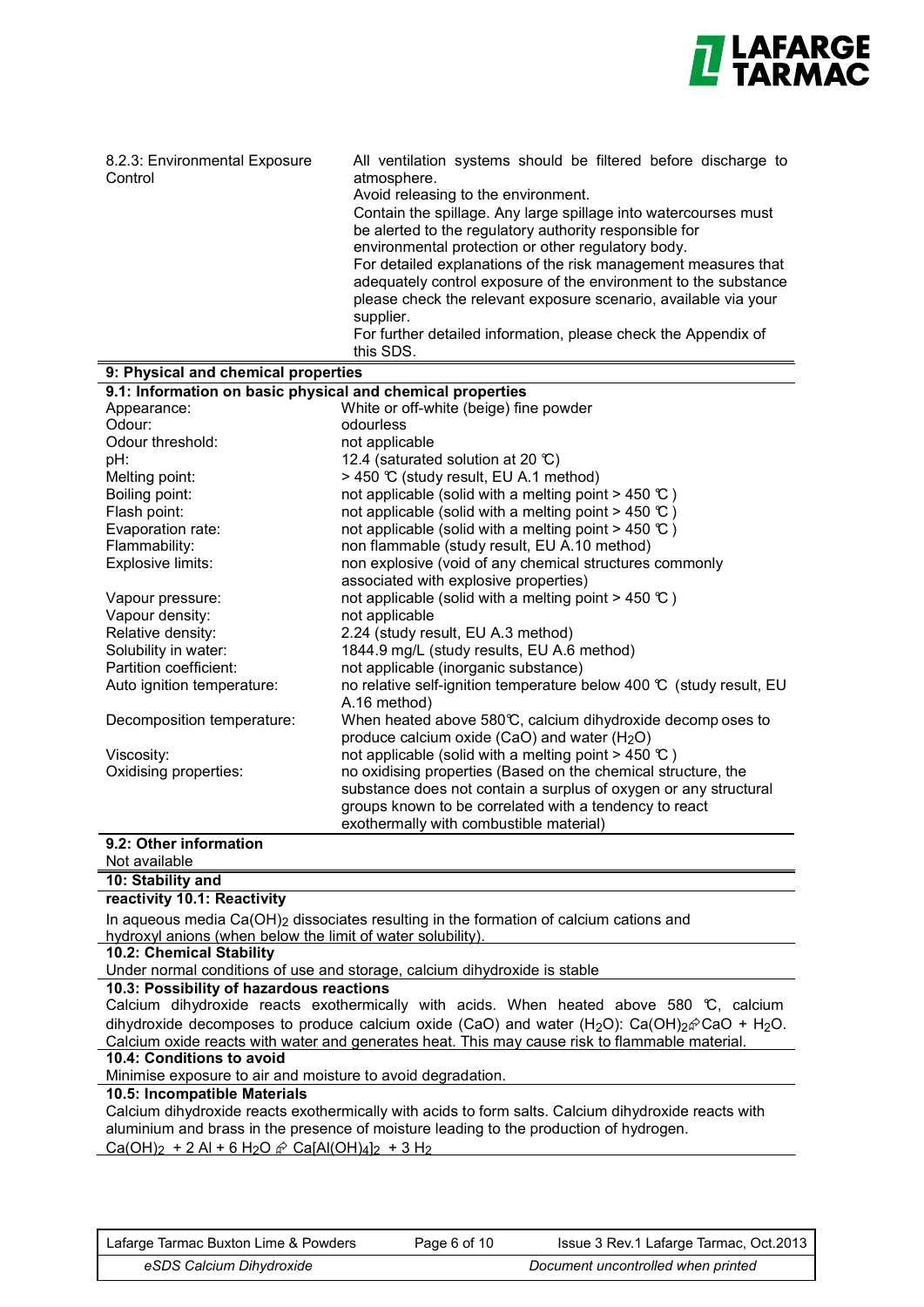

#### **10.6: Hazardous Decomposition Products**

None.

Further information: Calcium dihydroxide reacts with carbon dioxide to form calcium carbonate, which is a common material in nature.

| 11: Toxicological information |                                                                                        |
|-------------------------------|----------------------------------------------------------------------------------------|
|                               | 11.1: Information on toxicological effects                                             |
| <b>Toxicity endpoints</b>     | Outcome of the effects assessment                                                      |
| <b>Acute toxicity</b>         | Calcium dihydroxide is not acutely toxic.                                              |
|                               | LD <sub>50</sub> > 2000 mg/kg bw (OECD 425, rat)<br>Oral                               |
|                               | LD <sub>50</sub> > 2500 mg/kg bw (OECD 402, rabbit)                                    |
|                               | Dermal                                                                                 |
|                               | no data available<br><b>Inhalation</b>                                                 |
|                               | Classification for acute toxicity is not warranted.                                    |
| Skin irritation /             | Eye irritation: Calcium dihydroxide entails a risk of serious damage to the eye        |
| corrosion                     | (eye irritation studies (in vivo, rabbit). Based on experimental results, calcium      |
|                               | dihydroxide requires classification as severely irritating to the eye [R41, Risk]      |
|                               | of serious damage to eye; Eye Damage 1 (H318 - Causes serious eye                      |
|                               | damage)].                                                                              |
|                               | Skin irritation: Calcium dihydroxide is irritating to skin (in vivo, rabbit). Based on |
|                               | experimental results, calcium dihydroxide requires classification as irritating to     |
|                               | skin [R38, irritating to skin; Skin Irrit 2 (H315 - Causes skin irritation)].          |
|                               |                                                                                        |
| <b>Respiratory or</b>         | No data available.                                                                     |
| skin sensitisation            | Calcium dihydroxide is considered not to be a skin sensitiser, based on the            |
|                               | nature of the effect (pH shift) and the essential requirement of calcium for           |
|                               | human nutrition.                                                                       |
|                               | Classification for sensitisation is not warranted.                                     |
|                               |                                                                                        |
| Germ cell                     | Bacterial reverse mutation assay (Ames test, OECD 471): Negative                       |
| mutagenicity                  | Mammalian chromosome aberration test: Negative                                         |
|                               | In view of the omnipresence and essentiality of Ca and of the physiological            |
|                               | non-relevance of any pH shift induced by lime in aqueous media, lime is                |
|                               | obviously void of any genotoxic potential including germ cell mutagenicity.            |
|                               | Classification for genotoxicity is not warranted.                                      |
| Carcinogenicity               | Calcium (administered as Ca-lactate) is not carcinogenic (experimental result,         |
|                               | rat).                                                                                  |
|                               | The pH effect of calcium dihydroxide does not give rise to a carcinogenic risk.        |
|                               | Human epidemiological data support lack of any carcinogenic potential of               |
|                               | calcium dihydroxide.                                                                   |
|                               | Classification for carcinogenicity is not warranted.                                   |
| <b>Toxicity for</b>           | Calcium (administered as Ca-carbonate) is not toxic to reproduction                    |
| reproduction                  | (experimental result, mouse).                                                          |
|                               | The pH effect does not give rise to a reproductive risk.                               |
|                               | Human epidemiological data support lack of any potential for reproductive              |
|                               |                                                                                        |
|                               | toxicity of calcium dihydroxide.                                                       |
|                               | Both in animal studies and human clinical studies on various calcium salts no          |
|                               | reproductive or developmental effects were detected. Also see the Scientific           |
|                               | Committee on Food (Section 16.6). Thus, calcium dihydroxide is not toxic for           |
|                               | reproduction and/or development.                                                       |
|                               | Classification for reproductive toxicity according to regulation (EC) 1272/2008        |
|                               | is not required                                                                        |
| STOT-single                   | From human data it is concluded that $Ca(OH)_2$ is irritating to the respiratory       |
| exposure                      |                                                                                        |
|                               | tract.                                                                                 |
|                               | As summarised and evaluated in the SCOEL recommendation (Anonymous,                    |
|                               | 2008), based on human data calcium dihydroxide is classified as irritating to          |
|                               | the respiratory system [R37, Irritating to respiratory system; STOT SE 3 (H335)        |
|                               | - May cause respiratory irritation)].                                                  |
|                               |                                                                                        |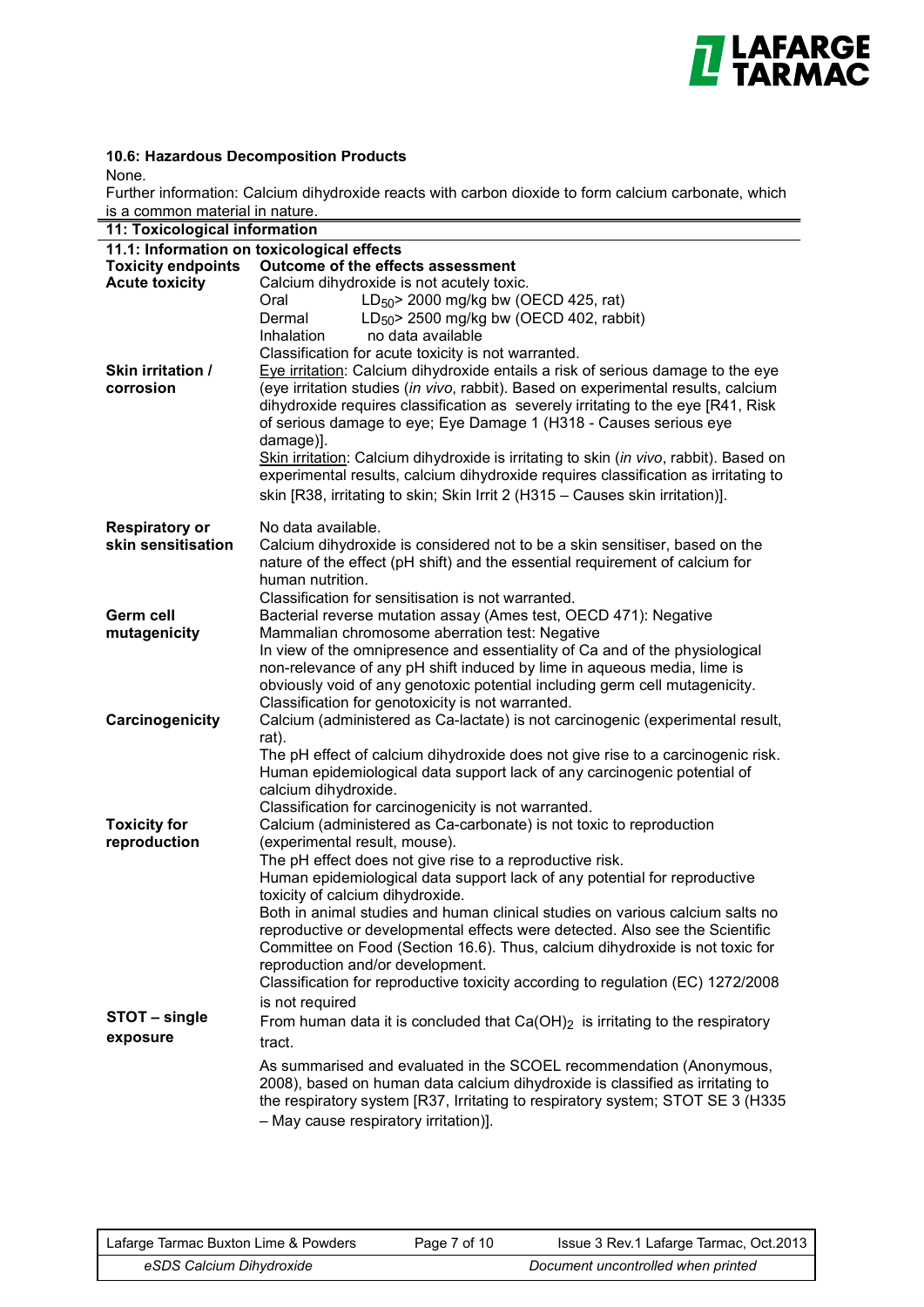

| STOT – repeated<br>exposure | Toxicity of calcium via the oral route is addressed by upper intake levels<br>(UL) for adults determined by the Scientific Committee on Food (SCF), being<br>$UL = 2500$ mg/d, corresponding to 36 mg/kg bw/d (70 kg person) for calcium.<br>Toxicity of $Ca(OH)_{2}$ via the dermal route is not considered as relevant in view<br>of the anticipated insignificant absorption through skin and due to local irritation<br>as the primary health effect (pH shift).<br>Toxicity of Ca(OH) <sub>2</sub> via inhalation (local effect, irritation of mucous<br>membranes) is addressed by an 8-h TWA determined by the Scientific<br>Committee on Occupational Exposure Limits (SCOEL) of 1 mg/m <sup>3</sup> respirable<br>dust (see Section 8.1). |
|-----------------------------|----------------------------------------------------------------------------------------------------------------------------------------------------------------------------------------------------------------------------------------------------------------------------------------------------------------------------------------------------------------------------------------------------------------------------------------------------------------------------------------------------------------------------------------------------------------------------------------------------------------------------------------------------------------------------------------------------------------------------------------------------|
| <b>Aspiration hazard</b>    | Therefore, classification of $Ca(OH)_2$ for toxicity upon prolonged exposure is<br>not required.<br>Calcium hydroxide is not known to present an aspiration hazard.                                                                                                                                                                                                                                                                                                                                                                                                                                                                                                                                                                                |

| 12: Ecological information                                   |                                                                                                           |
|--------------------------------------------------------------|-----------------------------------------------------------------------------------------------------------|
| 12.1: Toxicity                                               |                                                                                                           |
| 12.1.1: Acute/Prolonged toxicity to                          | $LC_{50}$ (96h) for freshwater fish: 50.6 mg/l                                                            |
| fish                                                         | LC <sub>50</sub> (96h) for marine water fish: 457 mg/l                                                    |
| 12.1.2: Acute/Prolonged toxicity to<br>aquatic invertebrates | EC <sub>50</sub> (48h) for freshwater invertebrates: 49.1 mg/l                                            |
| 12.1.3: Acute/Prolonged toxicity to                          | $LC_{50}$ (96h) for marine water invertebrates: 158                                                       |
| aquatic plants                                               | mg/l EC <sub>50</sub> (72h) for freshwater algae: 184.57 mg/l<br>NOEC (72h) for freshwater algae: 48 mg/l |
| 12.1.4: Toxicity to micro-                                   | At high concentration, through the rise of temperature and pH,                                            |
| organisms e.g. bacteria                                      | calcium dihydroxide is used for disinfection of sewage sludges.                                           |
| 12.1.5: Chronic toxicity to aquatic                          | NOEC (14d) for marine water invertebrates: 32 mg/l                                                        |
| organisms                                                    |                                                                                                           |
|                                                              | EC 10/LC10 or NOEC for soil macroorganisms: 2000 mg/kg                                                    |
| 12.1.6: Toxicity to soil dwelling                            | soil dw                                                                                                   |
| organisms                                                    | EC 10/LC10 or NOEC for soil microorganisms: 12000 mg/kg                                                   |
|                                                              | soil dw                                                                                                   |
| 12.1.7: Toxicity to terrestrial plants                       | NOEC (21d) for terrestrial plants: 1080 mg/kg                                                             |
| 12.1.8: General effect                                       | Acute pH effect. Although this product is useful to correct water                                         |
|                                                              | acidity, an excess of more than 1 g/l may be harmful to aquatic                                           |
|                                                              | life. pH value of > 12 will rapidly decrease as result of dilution<br>and carbonation.                    |
| 12.2: Persistence and Degradability                          |                                                                                                           |
| Not relevant for inorganic substance                         |                                                                                                           |
| 12.3: Bioaccumulative potential                              |                                                                                                           |
| Not relevant for inorganic substance                         |                                                                                                           |
| 12.4: Mobility in Soils                                      |                                                                                                           |
|                                                              | Calcium dihydroxide, which is sparingly soluble, presents a low mobility in most soils                    |
| 12.5: Results of PBT and vPvB assessment                     |                                                                                                           |
| Not relevant for inorganic substances                        |                                                                                                           |
| 12.6: Other adverse effects                                  |                                                                                                           |
| No other adverse effects are identified                      |                                                                                                           |
| 13: Disposal considerations                                  |                                                                                                           |
|                                                              | 13.1 Waste treatment Disposal of calcium dihydroxide should be in accordance with local and               |
|                                                              | methods national legislation. Processing, use or contamination of this product may                        |
|                                                              | change the waste management options. Dispose of container and                                             |
| requirements.                                                | unused contents in accordance with applicable member state and local                                      |
|                                                              | The used packing is only meant for packing this product; it should not be                                 |
|                                                              | reused for other purposes. After usage, empty the packing completely.                                     |
| <b>14: Transport information</b>                             |                                                                                                           |
| / GGVSea (Sea).                                              | Calcium dihydroxide is not classified as hazardous for transport (ADR (Road), RID (Rail), IMDG            |
| 14.1: UN $N^0$<br>Not regulated                              |                                                                                                           |
|                                                              |                                                                                                           |
|                                                              |                                                                                                           |
| Lafarge Tarmac Buxton Lime & Powders                         | Page 8 of 10<br>Issue 3 Rev.1 Lafarge Tarmac, Oct.2013                                                    |

eSDS Calcium Dihydroxide **Discussed as a controlled when printed** printed

Page 8 of 10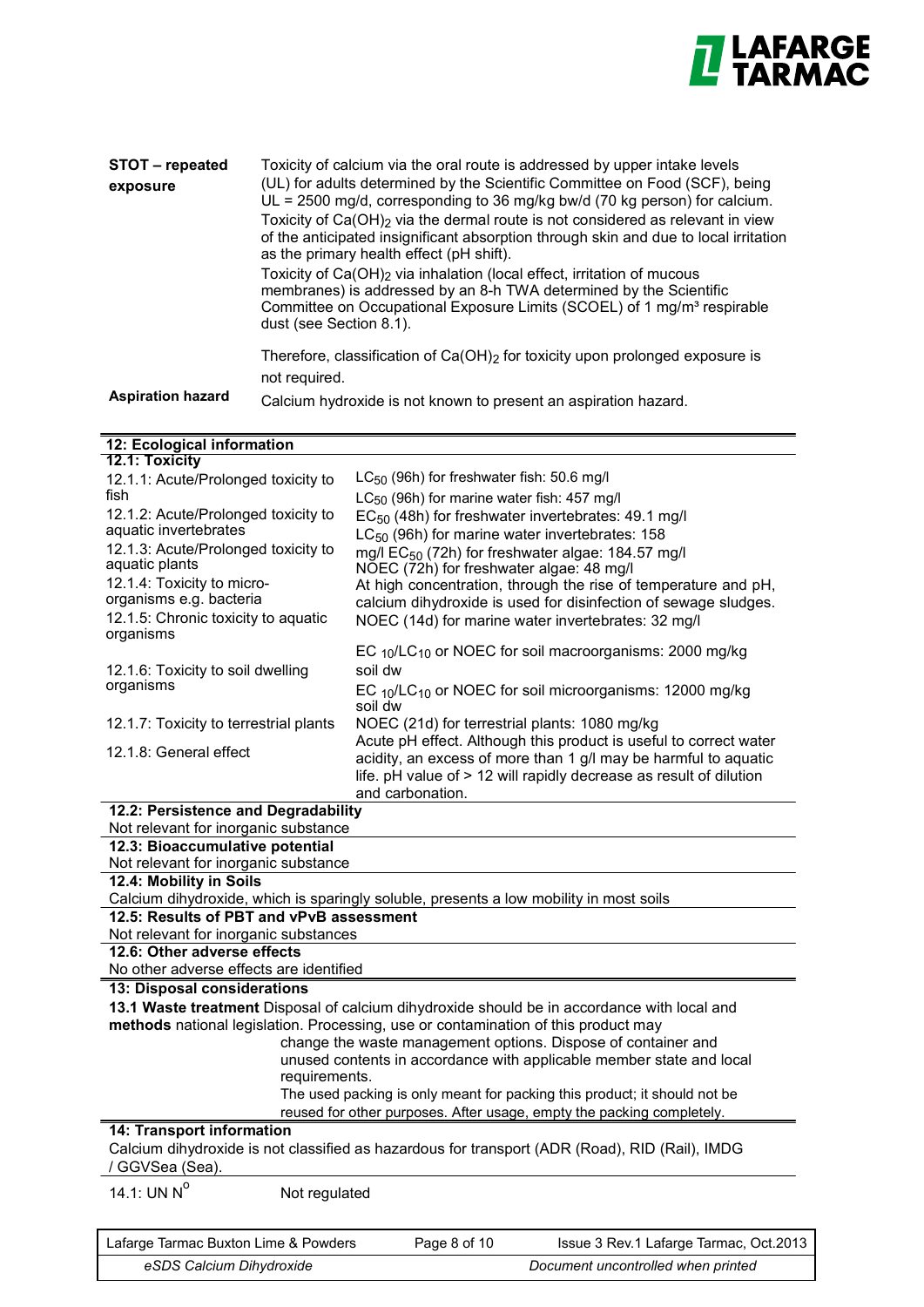

| 14.2: UN Proper<br><b>Shipping Name</b>                                                          | Not regulated                                                                                    |
|--------------------------------------------------------------------------------------------------|--------------------------------------------------------------------------------------------------|
| 14.3: Transport Hazard                                                                           | Not regulated                                                                                    |
| classes                                                                                          |                                                                                                  |
| 14.4: Packing Group                                                                              | Not regulated                                                                                    |
| 14.5: Environmental                                                                              | None                                                                                             |
| hazards                                                                                          |                                                                                                  |
| 14.6: Special                                                                                    | Avoid any release of dust during transportation, by using air-tight tanks                        |
| precautions for user                                                                             |                                                                                                  |
| 14.7: Transport in bulk                                                                          | Not regulated                                                                                    |
| according to Annex II                                                                            |                                                                                                  |
| of MARPOL73/78 and                                                                               |                                                                                                  |
| the IBC Code                                                                                     |                                                                                                  |
| <b>15: Regulatory information</b>                                                                |                                                                                                  |
|                                                                                                  | 15.1: Safety, health and environmental regulations/legislation specific for the substance        |
| Authorisations:                                                                                  | Not required                                                                                     |
| Restrictions on use                                                                              | None                                                                                             |
| Other EU Regulations                                                                             | Calcium dihydroxide is not a SEVESO substance, not an ozone-depleting                            |
|                                                                                                  | substance and not a persistent organic pollutant.                                                |
| National regulations<br>15.2: Chemical Safety Assessment                                         | None                                                                                             |
|                                                                                                  | A chemical safety assessment has been carried out for this substance.                            |
| <b>16: Other information</b>                                                                     |                                                                                                  |
|                                                                                                  | Data are based on our latest knowledge but do not constitute a guarantee for any specific        |
|                                                                                                  | product features and do not establish a legally valid contractual relationship.                  |
| <b>16.1: Hazard Statements</b>                                                                   |                                                                                                  |
| H315: Causes skin irritation                                                                     |                                                                                                  |
| H318: Causes serious eye damage                                                                  |                                                                                                  |
| H335: May cause respiratory irritation                                                           |                                                                                                  |
| <b>16.2: Precautionary Statements</b>                                                            |                                                                                                  |
| P102:                                                                                            | Keep out of reach of children                                                                    |
|                                                                                                  | P280: Wear protective gloves/protective clothing/eye protection/face protection                  |
|                                                                                                  | P305+P351: IF IN EYES: Rinse cautiously with water for several minutes                           |
|                                                                                                  | P310: Immediately call a POISON CENTRE or doctor/physician                                       |
|                                                                                                  | P302+P352: IF ON SKIN: Wash with plenty of soap and water                                        |
| P261:                                                                                            | Avoid breathing dust/fume/gas/mist/vapours/spray                                                 |
|                                                                                                  | P304+P340: IF INHALED: Remove victim to fresh air and keep at rest in a position comfortable for |
| breathing                                                                                        |                                                                                                  |
| P501:                                                                                            | Dispose of contents/container in accordance with current waste regulations                       |
| 16.3: Risk Phrases<br>R37: Irritating to respiratory system                                      |                                                                                                  |
| R38: Irritating to skin                                                                          |                                                                                                  |
| R41:<br>Risk of serious damage to eyes                                                           |                                                                                                  |
| 16.4: Safety Phrases                                                                             |                                                                                                  |
| Keep out of reach of children<br>S <sub>2</sub>                                                  |                                                                                                  |
| <b>S25</b><br>Avoid contact with eyes                                                            |                                                                                                  |
| S26 In case of contact with eyes, rinse immediately with plenty of water and seek medical advice |                                                                                                  |
| <b>S37 Wear suitable gloves</b>                                                                  |                                                                                                  |
| S39<br>Wear eye/face protection                                                                  |                                                                                                  |

Tarmac Buxton Lime and Cement Page 8 of 9 Issue 3, January 2011 Page 9 of 10